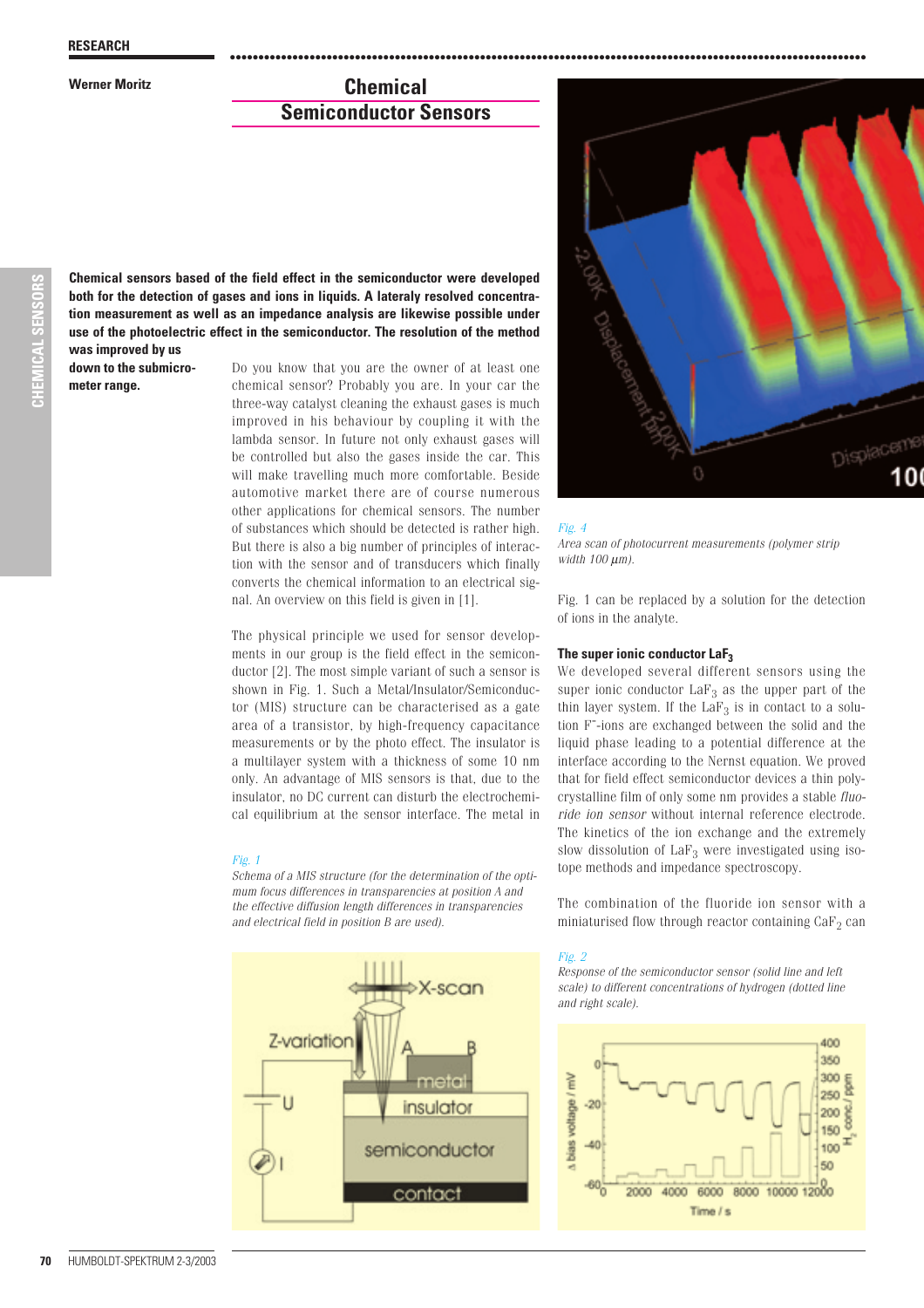

microstructure of the  $CaF<sub>2</sub>$  is produced in a way leading to high mechanical stability and high surface area a fast response can be achieved. The application of  $CaF<sub>2</sub>$  as a thin layer on top of the  $LaF<sub>3</sub>$ covered by a polymer results in a miniaturised *reference electrode*. Sensors for the detection of gases have been devel-

be used as a sensor for the determination of the *hardness of water*. If the

................................................................................................................

oped using the  $LaF<sub>3</sub>/Pt$  interface. Our all solid state *oxygen sensor* working at room temperature overcomes disadvantages of other sensors which use liquids or need high temperature operation. To improve the lifetime of this sensor a thermal reactivation method was developed that allows to reach high surface temperature (700 K) within some 100 ns by resistive heating. A similar structure can be used for the determination of *fluorine* in gases at concentrations down to 0,01 ppm.

The high temperature semiconductor material SiC has to be used as epitaxial layer instead of Si to achieve sensors for the detection of *fluorocarbons* like  $CF_3CH_2F$ ,  $CF_3CCl_3$ ,  $CHClF_2$ ,  $CF_3CH_2Cl$  and  $CCl_3F$ working at 400°C.

The response of our recently developed room temperature *hydrogen sensor* is shown in Fig. 2. Concentrations as low as 10 ppm can be detected without heating the sensor and therefore, at low power consumption as necessary for battery powered systems [3].

# **Scanning photocurrent microscopy**

In the last few years, there has been growing interest in methods for laterally resolved investigations of thin

# **Chemische Sensoren**

Chemische Sensoren auf Basis des Feldeffekts im Halbleiter wurden sowohl für den Nachweis von Gasen als auch Ionen in Flüssigkeiten entwickelt. Eine ortsaufgelöste Konzentrationsmessung sowie eine Impedanzanalyse ist unter Nutzung des Fotoeffekts im Halbleiter ebenfalls möglich. Die Auflösung der Methode wurde von uns bis in den sub-Mikrometerbereich vorangebracht.

layers, surfaces and interfaces. Numerous physical principles have been used to obtain different information about the local properties. A map of pH-values in an electrolyte near to an insulator surface can be obtained by the light-addressable potentiometric sensor (LAPS) technique suggested by Hafeman [4] in 1988, who carried out photocurrent measurements at electrolyte insulator semiconductor (EIS) structures, i.e. a structure as described above. The use of different surface layers results in sensitivities to, for example, potassium, calcium or magnesium. The LAPS principle has been applied for the detection of whole cells, spores and cell metabolism.

LAPS measurements are based on the photoeffect in MIS structures. Illuminating the structure with light that has an energy larger than the band gap results in the generation of electron hole pairs. The photocurrent as a function of external voltage is given in Fig. 3 (curve A). This voltage is influenced by the work function of the metal, charges in the insulator or a potential difference at the electrolyte/insulator (or metal/ insulator) interface which can depend on the gas or ion concentration. This leads to a shift of the photocurrent curve on the voltage axis (shift of curve A to B in Fig. 3). This shift can be used as a measure of the gas or ion concentration.

Photocurrent measurements are advantageous in that charge carriers are only produced where light is injected (see Fig. 1). Due to the thin insulator  $\left($  < 100 nm) only the electrical field from this area affects the photocur-

#### *Fig. 5*

*Scan along an metal edge (as position B in Fig. 1) for a MIS structure using amorphous silicon.*





#### *Fig. 3*

*Schema of photocurrent/voltage curves at Metal/Insulator/Semiconductor-structures (the insulator can be substituted by a multi-layer system); the shift of curve A to B representing the LAPSprinciple is due to potential changes in the system; the shift of curve A to C representing the principle of SPIM is caused by changes in the impedance.*